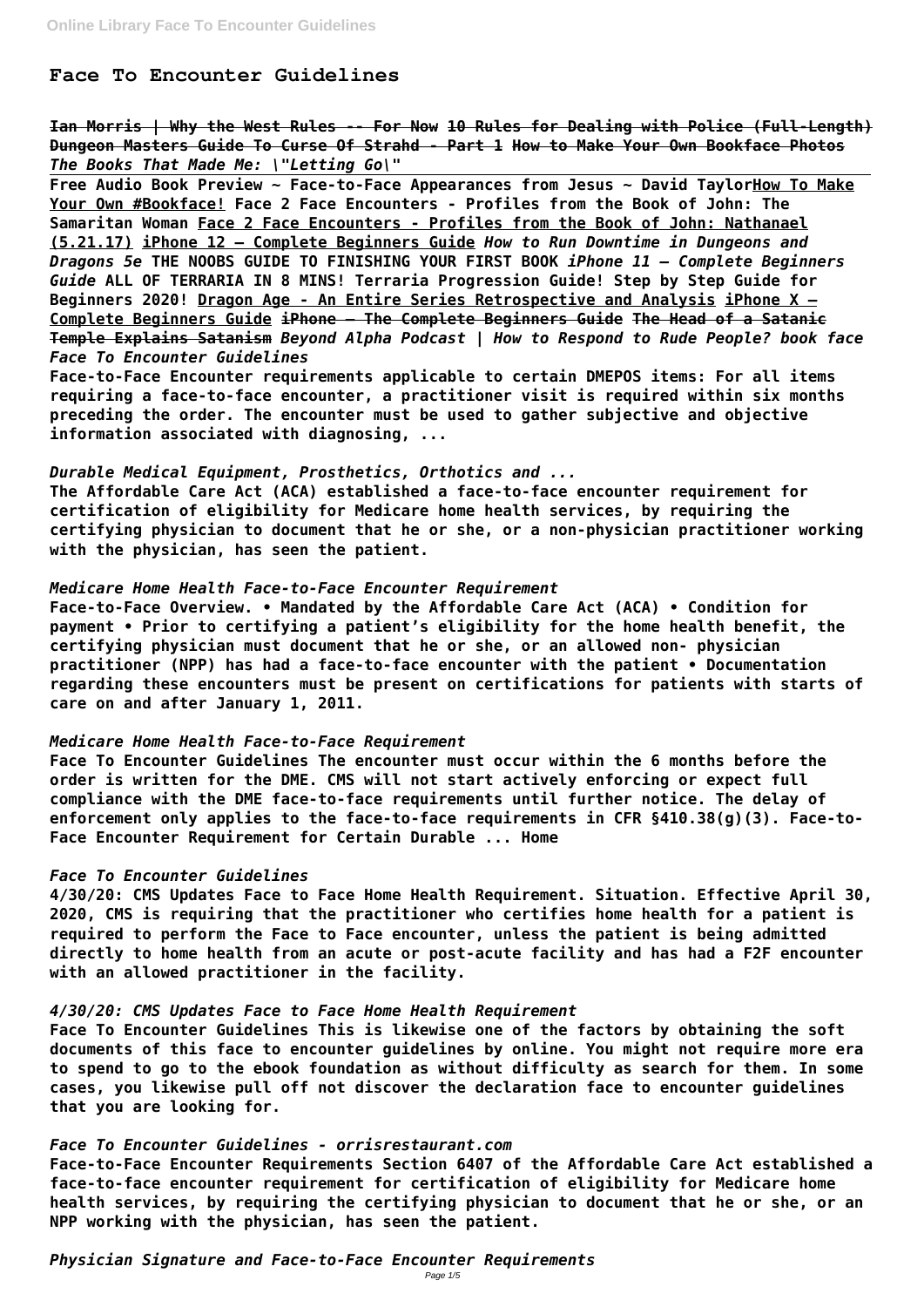**Home Health Face-to-Face (FTF) Encounter. The initial (Start of Care) certification must include documentation that an allowed physician or non-physician practitioner (NPP) had a face-to-face (FTF) encounter with the patient. The FTF encounter must be related to the primary reason for the home care admission. This requirement is a condition of payment.**

### *Home Health Face-to-Face (FTF) Encounter*

**Timing of the Face-to-Face Encounter. The regulations establish that a F2F encounter must have occurred no more than 90 days prior to or within 30 days after the home health start of care date, and must be related to the primary reason that the patient requires home health services. A F2F encounter may occur by tele-health as provided in §1834(m) of the Social Security Act.**

#### *Medicare Home Health Benefit's Face-to-Face Encounter ...*

**Step 1 (Face-to-Face Encounter Requirement) 1 Is a Face-to-Face Encounter note\* present? 0 YES 0 NO . Was the Face-to-Face Encounter note signed and dated by an allowed provider type\*\*? 0 . YES . D . NO . 1.2 . Was the Face-to-Face Encounter performed by an allowed physician or NPP\* \* ? D . YES . 0 . NO . 1.3 . Does the Face-to-Face Encounter ...**

### *Step 1 (Face-to-Face Encounter Requirement)*

**to look guide face to encounter guidelines as you such as. By searching the title, publisher, or authors of guide you essentially want, you can discover them rapidly. In the house, workplace, or perhaps in your method can be every best area within net connections. If you goal to download and install the face to encounter guidelines, it is no question**

### *Face To Encounter Guidelines - galileoplatforms.com*

**Timing Requirement • Timeframe: The face-to-face encounter must occur no more than 30 calendar days prior to the 3rd benefit period recertification, and no more than 30 calendar days prior to every subsequent recertification thereafter • Timeframe Exceptional Circumstances: In cases where a**

### *Face-to-Face Requirement Affecting Hospice Recertification*

**ease you to look guide face to encounter guidelines as you such as. By searching the title, publisher, or authors of guide you essentially want, you can discover them rapidly. In the house, workplace, or perhaps in your method can be every best area within net connections. If you want to download and install the face to encounter guidelines, it is completely simple then, back**

### *Face To Encounter Guidelines - yycdn.truyenyy.com*

**Read PDF Face To Encounter Guidelines the handbook of c arm fluoroscopy guided spinal injections, modern physics kenneth krane 2nd edition manual, the unexpected son shobhan bantwal, water resources engineering 3rd edition david chin, an invitation to wellness making healthy choices with lab booklet and cengagenow infotrac 1 semester**

# *Face To Encounter Guidelines - civilaviationawards.co.za*

**The Centers for Medicare and Medicaid Services (CMS) have a face-to-face requirement which calls for a physician encounter to certify patients for home care. Effective April 1, 2011, all Medicare patients receiving homecare services must be seen by a physician 90 days prior to or 30 days after their admission to home healthcare services.**

### *Face-to-Face Requirement - MedStar Health Home Care*

**A few days later, they got an answer. "The face-to-face encounter … can be performed via telehealth in accordance with the requirements under 1834 (m) (4) (C) of the Social Security Act," CMS says in a COVID-19 Frequently Asked Question. "Under the expansion of telehealth under the 1135 waiver, beneficiaries are able to use telehealth technologies with their doctors and practitioners from home (or other originating site) for the faceto-face encounter to qualify for Medicare home ...**

*COVID-19 Prompts Telehealth Expansion to Home-bound ...* **The recertification associated with a hospice patient's third benefit period, and every subsequent recertification, must include documentation that a hospice physician or a hospice nurse practitioner had a face-to-face (FTF) encounter with the patient.**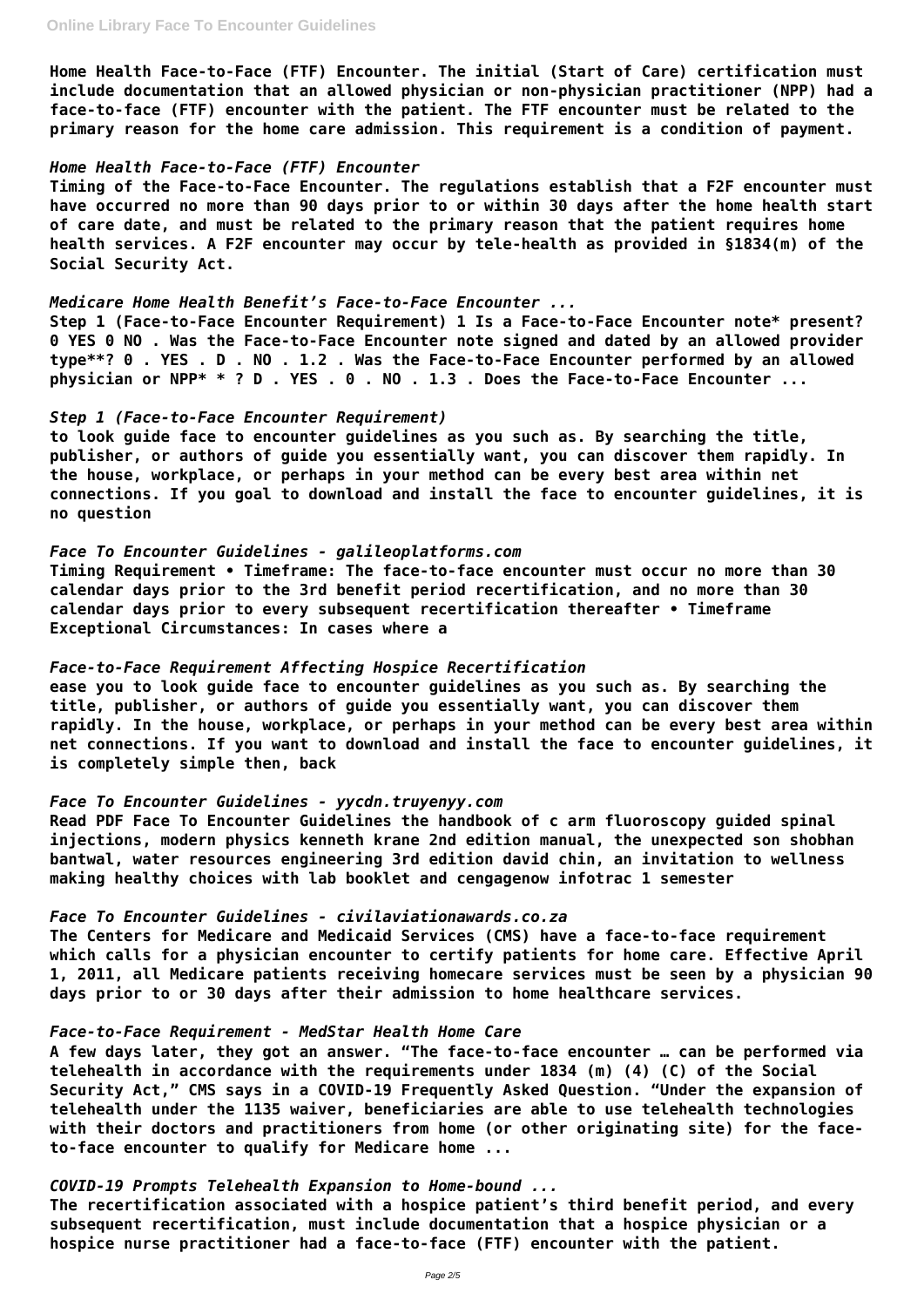# *Hospice Face-to-Face (FTF) Encounter - CGS Medicare*

**Physician's Name. Patient: Birth date: Home Health. Face-to-Face. Encounter Requirement. I certify that this patient, \_\_\_\_\_, DOB\_\_\_\_\_, is under my care, and that I, or a nurse practitioner or physician's assistant working with me, had a face-to-face encounter that meets CMS requirements for this encounter (90 days prior to the start of care date or within 30 days after the start of care date).**

**Ian Morris | Why the West Rules -- For Now 10 Rules for Dealing with Police (Full-Length) Dungeon Masters Guide To Curse Of Strahd - Part 1 How to Make Your Own Bookface Photos** *The Books That Made Me: \"Letting Go\"*

**Free Audio Book Preview ~ Face-to-Face Appearances from Jesus ~ David TaylorHow To Make Your Own #Bookface! Face 2 Face Encounters - Profiles from the Book of John: The Samaritan Woman Face 2 Face Encounters - Profiles from the Book of John: Nathanael (5.21.17) iPhone 12 – Complete Beginners Guide** *How to Run Downtime in Dungeons and Dragons 5e* **THE NOOBS GUIDE TO FINISHING YOUR FIRST BOOK** *iPhone 11 – Complete Beginners Guide* **ALL OF TERRARIA IN 8 MINS! Terraria Progression Guide! Step by Step Guide for Beginners 2020! Dragon Age - An Entire Series Retrospective and Analysis iPhone X – Complete Beginners Guide iPhone – The Complete Beginners Guide The Head of a Satanic Temple Explains Satanism** *Beyond Alpha Podcast | How to Respond to Rude People? book face Face To Encounter Guidelines*

**Face-to-Face Encounter requirements applicable to certain DMEPOS items: For all items requiring a face-to-face encounter, a practitioner visit is required within six months preceding the order. The encounter must be used to gather subjective and objective information associated with diagnosing, ...**

### *Durable Medical Equipment, Prosthetics, Orthotics and ...*

*Face To Encounter Guidelines - orrisrestaurant.com* Page 3/5

**The Affordable Care Act (ACA) established a face-to-face encounter requirement for certification of eligibility for Medicare home health services, by requiring the certifying physician to document that he or she, or a non-physician practitioner working with the physician, has seen the patient.**

### *Medicare Home Health Face-to-Face Encounter Requirement*

**Face-to-Face Overview. • Mandated by the Affordable Care Act (ACA) • Condition for payment • Prior to certifying a patient's eligibility for the home health benefit, the certifying physician must document that he or she, or an allowed non- physician practitioner (NPP) has had a face-to-face encounter with the patient • Documentation regarding these encounters must be present on certifications for patients with starts of care on and after January 1, 2011.**

### *Medicare Home Health Face-to-Face Requirement*

**Face To Encounter Guidelines The encounter must occur within the 6 months before the order is written for the DME. CMS will not start actively enforcing or expect full compliance with the DME face-to-face requirements until further notice. The delay of enforcement only applies to the face-to-face requirements in CFR §410.38(g)(3). Face-to-Face Encounter Requirement for Certain Durable ... Home**

#### *Face To Encounter Guidelines*

**4/30/20: CMS Updates Face to Face Home Health Requirement. Situation. Effective April 30, 2020, CMS is requiring that the practitioner who certifies home health for a patient is required to perform the Face to Face encounter, unless the patient is being admitted directly to home health from an acute or post-acute facility and has had a F2F encounter with an allowed practitioner in the facility.**

*4/30/20: CMS Updates Face to Face Home Health Requirement*

**Face To Encounter Guidelines This is likewise one of the factors by obtaining the soft documents of this face to encounter guidelines by online. You might not require more era to spend to go to the ebook foundation as without difficulty as search for them. In some cases, you likewise pull off not discover the declaration face to encounter guidelines that you are looking for.**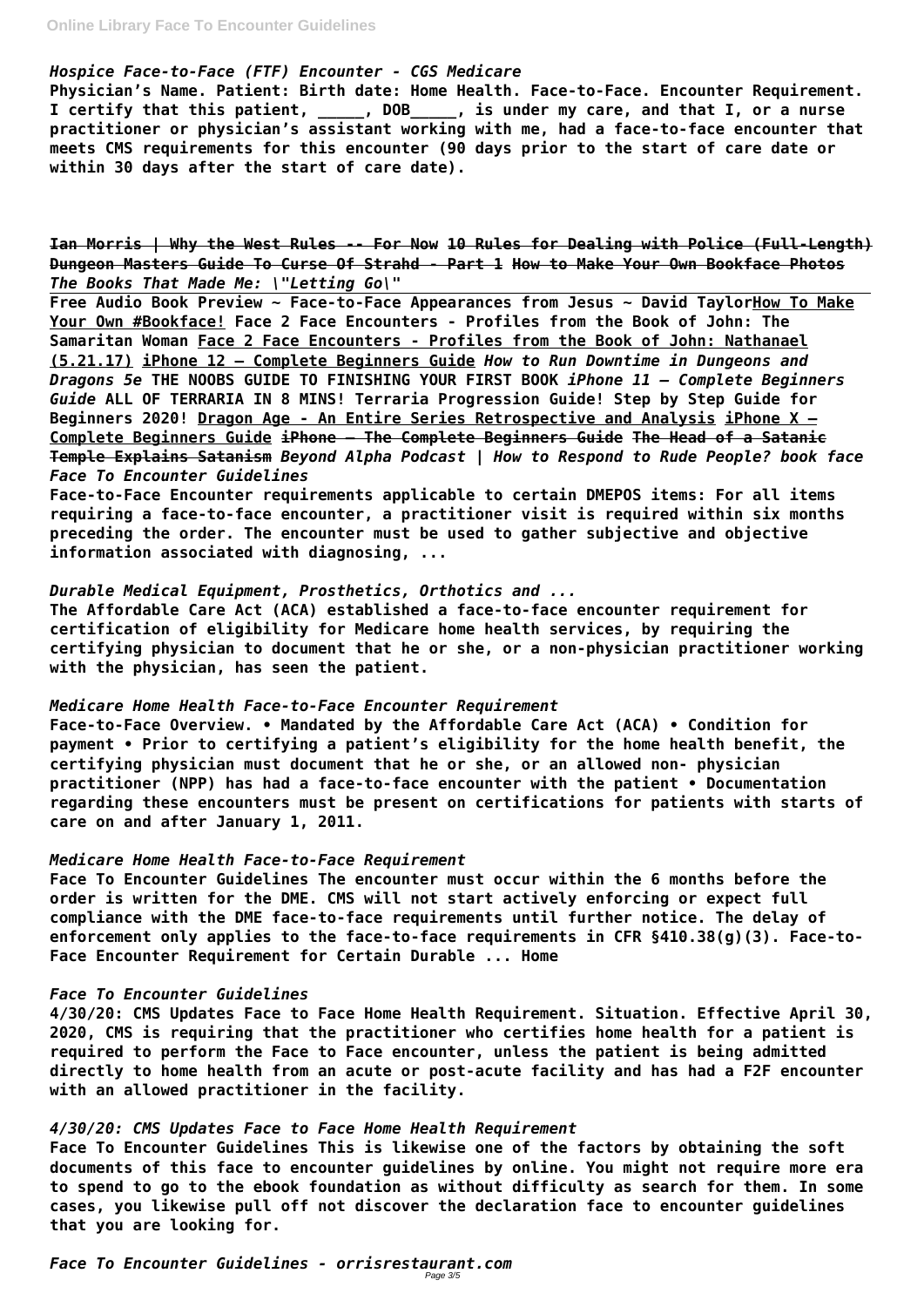**Face-to-Face Encounter Requirements Section 6407 of the Affordable Care Act established a face-to-face encounter requirement for certification of eligibility for Medicare home health services, by requiring the certifying physician to document that he or she, or an NPP working with the physician, has seen the patient.**

### *Physician Signature and Face-to-Face Encounter Requirements*

**Home Health Face-to-Face (FTF) Encounter. The initial (Start of Care) certification must include documentation that an allowed physician or non-physician practitioner (NPP) had a face-to-face (FTF) encounter with the patient. The FTF encounter must be related to the primary reason for the home care admission. This requirement is a condition of payment.**

### *Home Health Face-to-Face (FTF) Encounter*

**Timing of the Face-to-Face Encounter. The regulations establish that a F2F encounter must have occurred no more than 90 days prior to or within 30 days after the home health start of care date, and must be related to the primary reason that the patient requires home health services. A F2F encounter may occur by tele-health as provided in §1834(m) of the Social Security Act.**

### *Medicare Home Health Benefit's Face-to-Face Encounter ...*

**Step 1 (Face-to-Face Encounter Requirement) 1 Is a Face-to-Face Encounter note\* present? 0 YES 0 NO . Was the Face-to-Face Encounter note signed and dated by an allowed provider type\*\*? 0 . YES . D . NO . 1.2 . Was the Face-to-Face Encounter performed by an allowed physician or NPP\* \* ? D . YES . 0 . NO . 1.3 . Does the Face-to-Face Encounter ...**

## *Step 1 (Face-to-Face Encounter Requirement)*

**to look guide face to encounter guidelines as you such as. By searching the title, publisher, or authors of guide you essentially want, you can discover them rapidly. In the house, workplace, or perhaps in your method can be every best area within net connections. If you goal to download and install the face to encounter guidelines, it is no question**

## *Face To Encounter Guidelines - galileoplatforms.com*

**Timing Requirement • Timeframe: The face-to-face encounter must occur no more than 30 calendar days prior to the 3rd benefit period recertification, and no more than 30 calendar days prior to every subsequent recertification thereafter • Timeframe Exceptional Circumstances: In cases where a**

## *Face-to-Face Requirement Affecting Hospice Recertification*

**ease you to look guide face to encounter guidelines as you such as. By searching the title, publisher, or authors of guide you essentially want, you can discover them rapidly. In the house, workplace, or perhaps in your method can be every best area within net connections. If you want to download and install the face to encounter guidelines, it is completely simple then, back**

### *Face To Encounter Guidelines - yycdn.truyenyy.com*

**Read PDF Face To Encounter Guidelines the handbook of c arm fluoroscopy guided spinal injections, modern physics kenneth krane 2nd edition manual, the unexpected son shobhan bantwal, water resources engineering 3rd edition david chin, an invitation to wellness making healthy choices with lab booklet and cengagenow infotrac 1 semester**

*Face To Encounter Guidelines - civilaviationawards.co.za* **The Centers for Medicare and Medicaid Services (CMS) have a face-to-face requirement which calls for a physician encounter to certify patients for home care. Effective April 1, 2011, all Medicare patients receiving homecare services must be seen by a physician 90 days prior to or 30 days after their admission to home healthcare services.**

#### *Face-to-Face Requirement - MedStar Health Home Care*

**A few days later, they got an answer. "The face-to-face encounter … can be performed via telehealth in accordance with the requirements under 1834 (m) (4) (C) of the Social Security Act," CMS says in a COVID-19 Frequently Asked Question. "Under the expansion of telehealth under the 1135 waiver, beneficiaries are able to use telehealth technologies with their doctors and practitioners from home (or other originating site) for the faceto-face encounter to qualify for Medicare home ...**